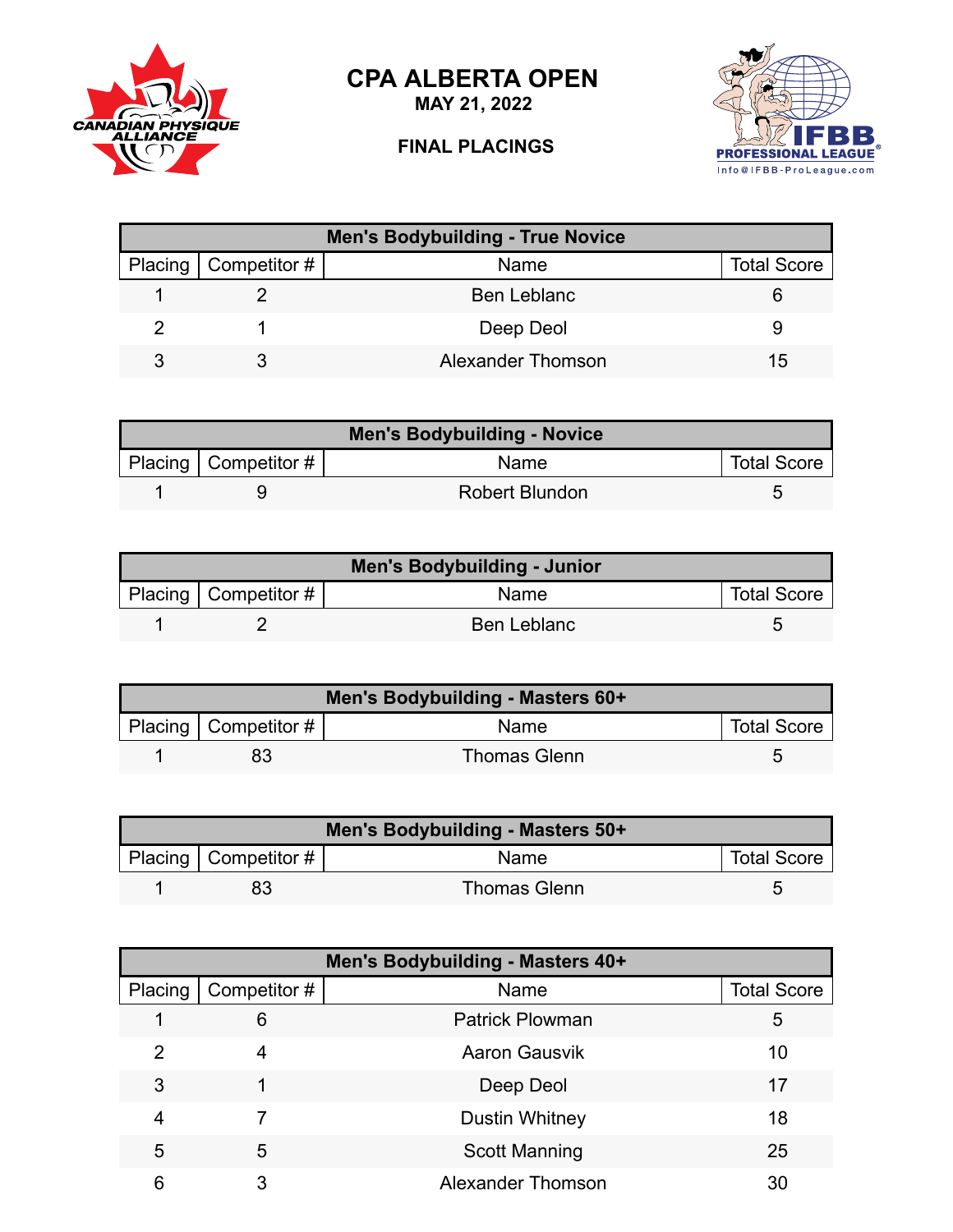| Men's Bodybuilding - Open Middleweight |                          |                    |                    |  |
|----------------------------------------|--------------------------|--------------------|--------------------|--|
|                                        | Placing   Competitor $#$ | Name               | <b>Total Score</b> |  |
|                                        |                          | <b>Ben Leblanc</b> |                    |  |
|                                        |                          | Deep Deol          |                    |  |

|         | Men's Bodybuilding - Open Light Heavyweight |                       |                    |  |  |
|---------|---------------------------------------------|-----------------------|--------------------|--|--|
| Placing | Competitor #                                | Name                  | <b>Total Score</b> |  |  |
|         | 9                                           | <b>Robert Blundon</b> | 9                  |  |  |
| 2       | 10                                          | Allen Jalali          | 10                 |  |  |
| 3       | 8                                           | <b>Chris Baldwin</b>  | 11                 |  |  |
| 4       |                                             | <b>Dustin Whitney</b> | 20                 |  |  |
| 5       | 5                                           | <b>Scott Manning</b>  | 25                 |  |  |
| 6       | 83                                          | <b>Thomas Glenn</b>   | 30                 |  |  |

| Men's Bodybuilding - Open Heavyweight |                          |                      |                    |  |
|---------------------------------------|--------------------------|----------------------|--------------------|--|
|                                       | Placing   Competitor $#$ | Name                 | <b>Total Score</b> |  |
|                                       |                          | * Patrick Plowman *  |                    |  |
|                                       |                          | <b>Vincent Baier</b> | 1 ( 1              |  |

| Men's Bodybuilding - Open Super Heavyweight |                        |                      |                    |
|---------------------------------------------|------------------------|----------------------|--------------------|
|                                             | Placing   Competitor # | Name                 | <b>Total Score</b> |
|                                             |                        | <b>Aaron Gausvik</b> |                    |
|                                             |                        | Ted Finkelman        |                    |

|         | <b>Men's Classic Physique - True Novice</b> |                      |                    |  |  |
|---------|---------------------------------------------|----------------------|--------------------|--|--|
| Placing | Competitor #                                | Name                 | <b>Total Score</b> |  |  |
|         | 98                                          | <b>Valentin Giry</b> | 6                  |  |  |
| 2       | 17                                          | Navdeep Singh        | 9                  |  |  |
| 3       | 13                                          | Derian Halsey        | 15                 |  |  |
| 4       | 15                                          | Kyle Juhasz          | 20                 |  |  |
| 5       | 96                                          | <b>Blaze Senden</b>  | 25                 |  |  |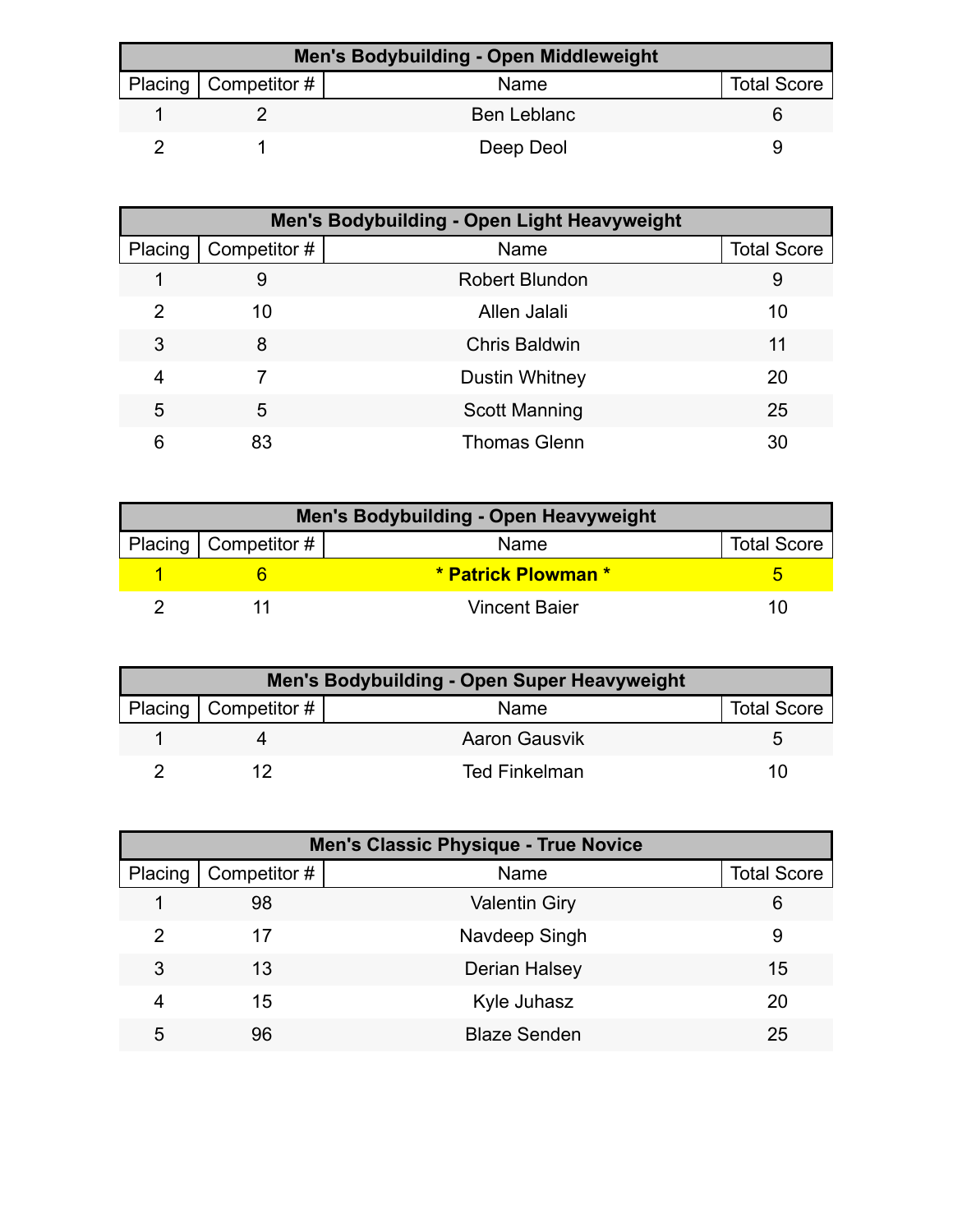| <b>Men's Classic Physique - Novice</b> |              |                       |                    |  |
|----------------------------------------|--------------|-----------------------|--------------------|--|
| Placing                                | Competitor # | Name                  | <b>Total Score</b> |  |
|                                        | 9            | <b>Robert Blundon</b> |                    |  |
| 2                                      | 98           | <b>Valentin Giry</b>  | 9                  |  |
| 3                                      | 13           | Derian Halsey         | 15                 |  |
|                                        | 96           | <b>Blaze Senden</b>   |                    |  |

| Men's Classic Physique - Junior |                        |                     |                    |
|---------------------------------|------------------------|---------------------|--------------------|
|                                 | Placing   Competitor # | Name                | <b>Total Score</b> |
|                                 |                        | Derian Halsey       |                    |
|                                 | 96                     | <b>Blaze Senden</b> |                    |

| Men's Classic Physique - Masters 60+ |                         |                     |                    |  |
|--------------------------------------|-------------------------|---------------------|--------------------|--|
|                                      | Placing Competitor $\#$ | <b>Name</b>         | <b>Total Score</b> |  |
|                                      |                         | <b>Thomas Glenn</b> |                    |  |

| Men's Classic Physique - Masters 50+ |                            |                     |                    |  |
|--------------------------------------|----------------------------|---------------------|--------------------|--|
|                                      | Placing   Competitor # $ $ | Name                | <b>Total Score</b> |  |
|                                      |                            | <b>Thomas Glenn</b> |                    |  |

| Men's Classic Physique - Masters 40+ |                        |                |                    |  |
|--------------------------------------|------------------------|----------------|--------------------|--|
|                                      | Placing   Competitor # | Name           | <b>Total Score</b> |  |
|                                      |                        | Dustin Whitney |                    |  |
|                                      | 95                     | Osvald Jakus   | 10                 |  |

| Men's Classic Physique - Open Class A |                        |                  |                    |
|---------------------------------------|------------------------|------------------|--------------------|
|                                       | Placing   Competitor # | Name             | <b>Total Score</b> |
|                                       |                        | * Cyril Gascon * |                    |
|                                       |                        | Derian Halsey    | 11                 |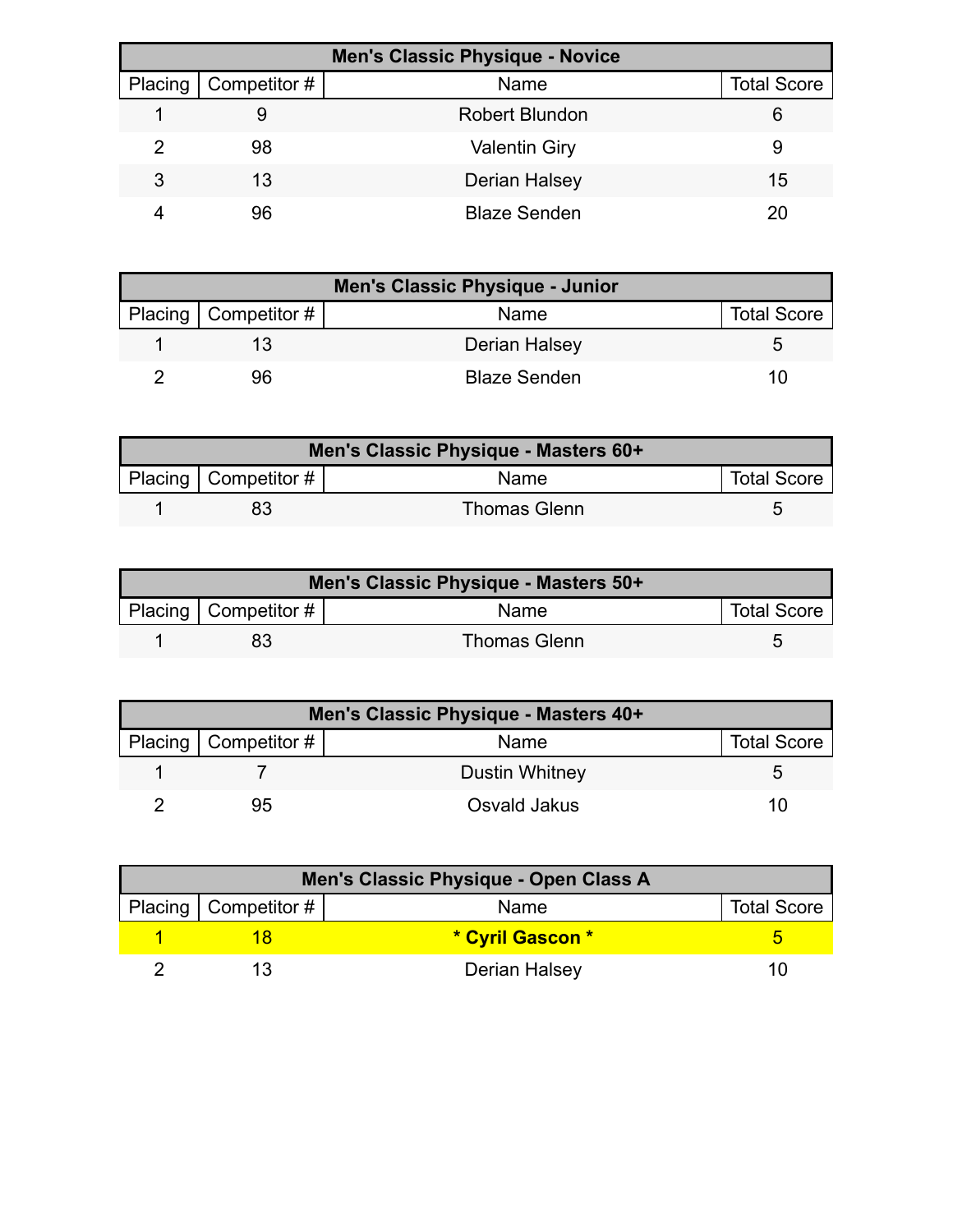| Men's Classic Physique - Open Class B |              |                       |                    |
|---------------------------------------|--------------|-----------------------|--------------------|
| Placing                               | Competitor # | Name                  | <b>Total Score</b> |
|                                       | 10           | Allen Jalali          |                    |
| 2                                     | 9            | <b>Robert Blundon</b> | 8                  |
| 3                                     | 8            | <b>Chris Baldwin</b>  | 16                 |
| 4                                     | 98           | <b>Valentin Giry</b>  | 19                 |
| 5                                     |              | <b>Dustin Whitney</b> | 25                 |
| 6                                     | 95           | Osvald Jakus          | 30                 |

| Men's Classic Physique - Open Class C |              |                        |                    |  |
|---------------------------------------|--------------|------------------------|--------------------|--|
| Placing                               | Competitor # | Name                   | <b>Total Score</b> |  |
|                                       |              | Vincent Baier          | 5                  |  |
| 2                                     | 15           | Kyle Juhasz            | 11                 |  |
| 3                                     | 19           | <b>Mohamed Basuony</b> | 14                 |  |
| 4                                     | 96           | <b>Blaze Senden</b>    | 21                 |  |
| 5                                     |              | <b>Tyler Elmquist</b>  | 24                 |  |

| Men's Classic Physique - Open Class D |                        |                         |                    |  |
|---------------------------------------|------------------------|-------------------------|--------------------|--|
|                                       | Placing   Competitor # | Name                    | <b>Total Score</b> |  |
|                                       |                        | <b>Taylor Tettensor</b> |                    |  |

|         | <b>Men's Physique - True Novice</b> |                     |                    |  |
|---------|-------------------------------------|---------------------|--------------------|--|
| Placing | Competitor #                        | Name                | <b>Total Score</b> |  |
|         | 15                                  | Kyle Juhasz         | 5                  |  |
|         | 17                                  | Navdeep Singh       | 10                 |  |
| 3       | 22                                  | Dewayne Dobush      | 15                 |  |
|         | 23                                  | <b>Jared Sweity</b> | 20                 |  |

| <b>Men's Physique - Novice</b> |                        |                     |                    |
|--------------------------------|------------------------|---------------------|--------------------|
|                                | Placing   Competitor # | Name                | <b>Total Score</b> |
|                                |                        | <b>Jared Sweity</b> |                    |

| Men's Physique - Masters 50+ |                           |                   |                    |  |
|------------------------------|---------------------------|-------------------|--------------------|--|
|                              | Placing   Competitor $\#$ | Name              | <b>Total Score</b> |  |
|                              |                           | <b>Craig Bell</b> |                    |  |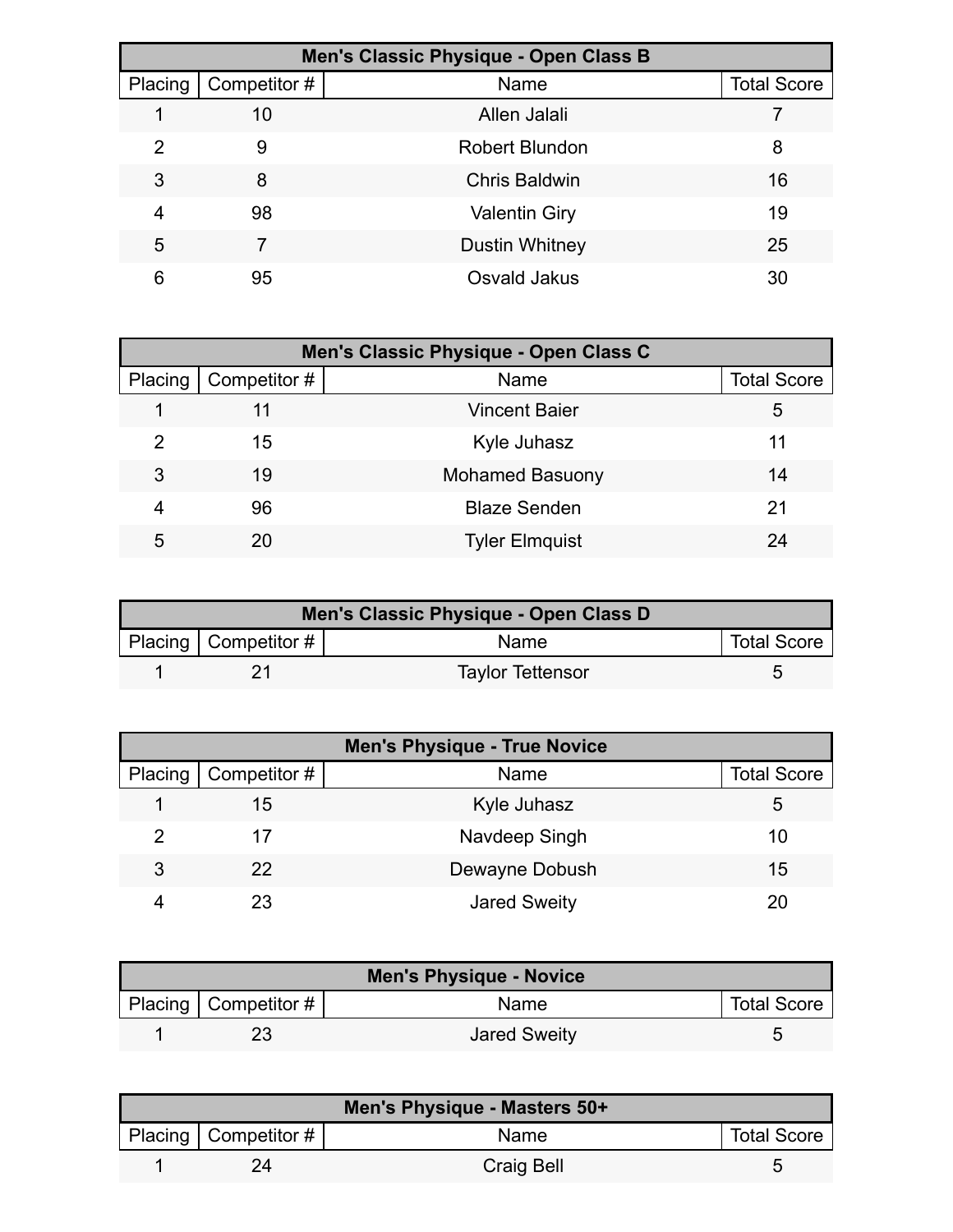| Men's Physique - Masters 40+ |                              |                         |                    |  |
|------------------------------|------------------------------|-------------------------|--------------------|--|
|                              | Placing $\vert$ Competitor # | Name                    | <b>Total Score</b> |  |
|                              | 25                           | <b>Brett Rehman</b>     | G                  |  |
|                              | 26                           | <b>Ryan Villenenuve</b> | 10                 |  |
|                              | 24                           | <b>Craig Bell</b>       | 15                 |  |

| Men's Physique - Open Class B |                         |                    |  |  |
|-------------------------------|-------------------------|--------------------|--|--|
| Placing   Competitor #        | Name                    | <b>Total Score</b> |  |  |
|                               | Cyril Gascon            |                    |  |  |
| 26                            | <b>Ryan Villenenuve</b> | 10                 |  |  |

| Men's Physique - Open Class C |                        |                   |                    |  |
|-------------------------------|------------------------|-------------------|--------------------|--|
|                               | Placing   Competitor # | Name              | <b>Total Score</b> |  |
|                               |                        | Behnam Farhangian |                    |  |

| Men's Physique - Open Class D |              |                        |                    |  |
|-------------------------------|--------------|------------------------|--------------------|--|
| Placing                       | Competitor # | Name                   | <b>Total Score</b> |  |
| 1                             | 25           | * Brett Rehman *       | 5                  |  |
| 2                             | 27           | <b>Jason Scott</b>     | 10                 |  |
| 3                             | 15           | Kyle Juhasz            | 16                 |  |
| 4                             | 19           | <b>Mohamed Basuony</b> | 21                 |  |
| 5                             | 17           | Navdeep Singh          | 23                 |  |
| 6                             | 22           | Dewayne Dobush         | 31                 |  |
| 7                             | 28           | <b>Ben Davis</b>       | 34                 |  |
| 8                             | 23           | <b>Jared Sweity</b>    | 40                 |  |

| <b>Women's Physique - Masters 45+</b> |                        |                       |                    |  |
|---------------------------------------|------------------------|-----------------------|--------------------|--|
|                                       | Placing   Competitor # | Name                  | <b>Total Score</b> |  |
|                                       | 29                     | <b>Kristin Halsey</b> |                    |  |
|                                       | 30                     | Karen Metz            | 10                 |  |

| Women's Physique - Masters 35+ |                          |                       |                    |  |
|--------------------------------|--------------------------|-----------------------|--------------------|--|
|                                | Placing   Competitor $#$ | Name                  | <b>Total Score</b> |  |
|                                | 29                       | <b>Kristin Halsey</b> | h                  |  |
|                                | 30                       | <b>Karen Metz</b>     |                    |  |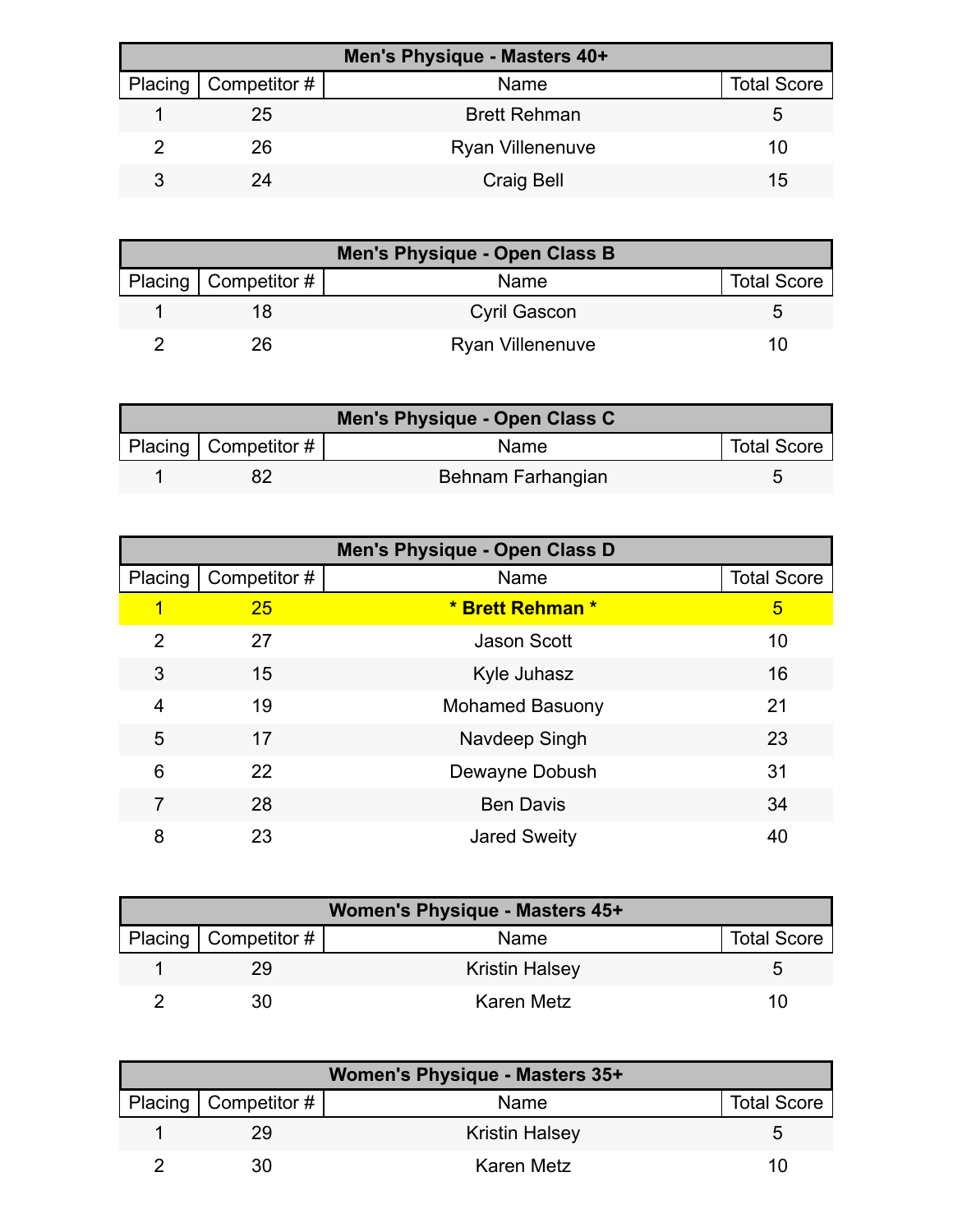| <b>Women's Physique - Open Class A</b> |                          |                    |                    |  |
|----------------------------------------|--------------------------|--------------------|--------------------|--|
|                                        | Placing   Competitor $#$ | Name               | <b>Total Score</b> |  |
|                                        |                          | * Kristin Halsey * |                    |  |

| <b>Women's Physique - Open Class B</b>                    |    |            |  |  |
|-----------------------------------------------------------|----|------------|--|--|
| Placing   Competitor $\#$  <br><b>Total Score</b><br>Name |    |            |  |  |
|                                                           | 30 | Karen Metz |  |  |

| <b>Women's Figure - True Novice</b> |                        |                        |                    |  |
|-------------------------------------|------------------------|------------------------|--------------------|--|
|                                     | Placing   Competitor # | Name                   | <b>Total Score</b> |  |
|                                     |                        | Maja Buconjic          |                    |  |
|                                     |                        | <b>Barbara Harbers</b> | 10                 |  |

| <b>Women's Figure - Novice</b> |                        |               |                    |  |
|--------------------------------|------------------------|---------------|--------------------|--|
|                                | Placing   Competitor # | Name          | <b>Total Score</b> |  |
|                                |                        | Lee Ann Howe  |                    |  |
|                                |                        | Maja Buconjic | 10                 |  |

| Women's Figure - Masters 55+ |                          |                       |                    |  |
|------------------------------|--------------------------|-----------------------|--------------------|--|
|                              | Placing   Competitor $#$ | Name                  | <b>Total Score</b> |  |
|                              |                          | <b>Rhonda Tennant</b> |                    |  |

| Women's Figure - Masters 45+ |              |                        |                    |  |
|------------------------------|--------------|------------------------|--------------------|--|
| Placing                      | Competitor # | Name                   | <b>Total Score</b> |  |
|                              | 33           | Lee Ann Howe           | 5                  |  |
| 2                            | 29           | <b>Kristin Halsey</b>  | 11                 |  |
| 3                            | 30           | <b>Karen Metz</b>      | 14                 |  |
| 4                            | 32           | <b>Barbara Harbers</b> | 21                 |  |
| 5                            | 34           | <b>Rhonda Tennant</b>  | 24                 |  |

| Women's Figure - Masters 35+ |                              |                  |                    |  |
|------------------------------|------------------------------|------------------|--------------------|--|
|                              | Placing $\vert$ Competitor # | Name             | <b>Total Score</b> |  |
|                              | 33                           | Lee Ann Howe     | 5                  |  |
|                              | 35                           | Amanda Delaurier | 10                 |  |
|                              |                              | Rhonda Tennant   | 15                 |  |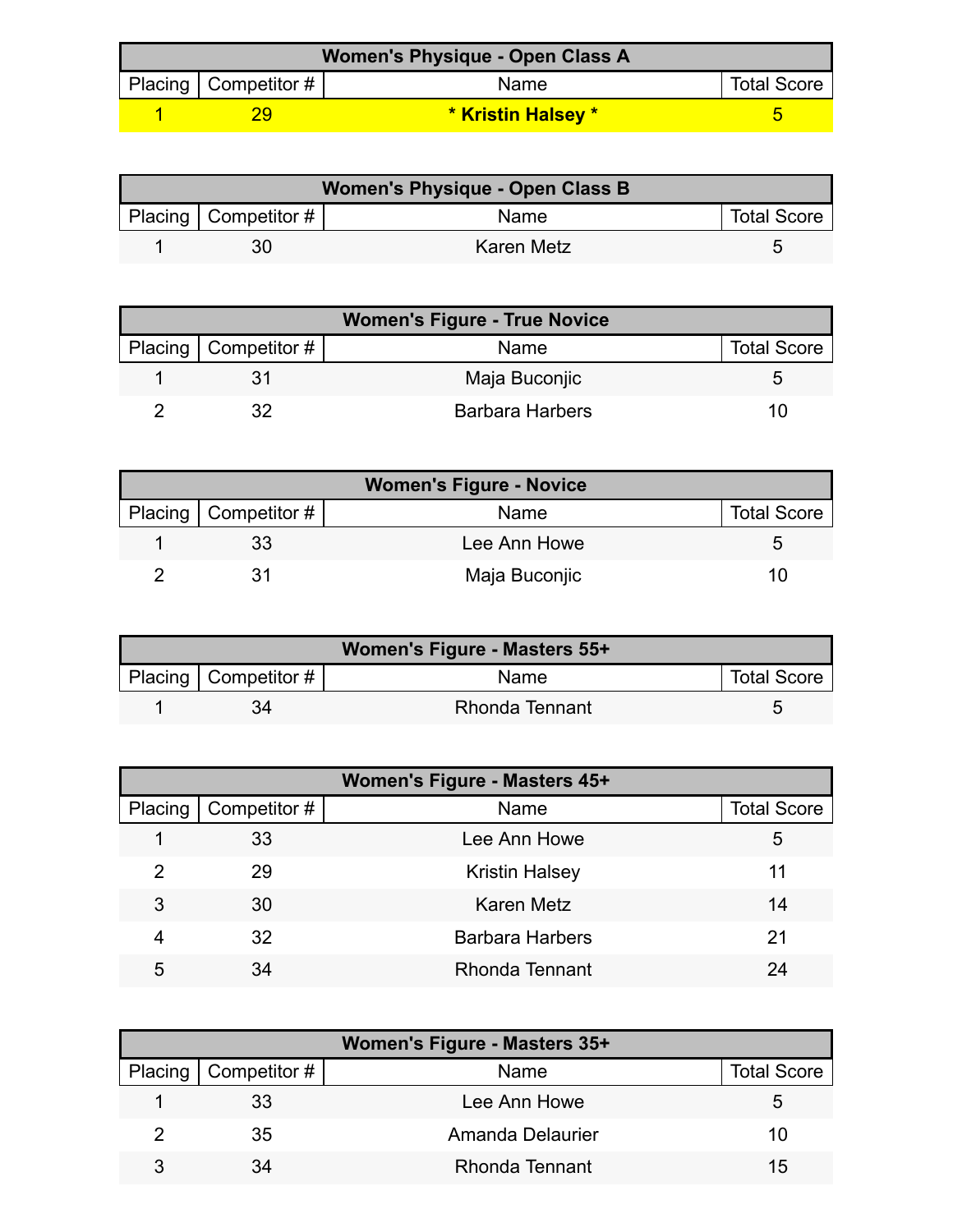| Women's Figure - Open Class A |                        |                  |                    |  |
|-------------------------------|------------------------|------------------|--------------------|--|
|                               | Placing   Competitor # | Name             | <b>Total Score</b> |  |
|                               | 35                     | Amanda Delaurier |                    |  |

| Women's Figure - Open Class B |                           |                       |                    |  |
|-------------------------------|---------------------------|-----------------------|--------------------|--|
|                               | Placing   Competitor $\#$ | Name                  | <b>Total Score</b> |  |
|                               | 29                        | <b>Kristin Halsey</b> |                    |  |

| Women's Figure - Open Class C |                          |                        |                    |  |
|-------------------------------|--------------------------|------------------------|--------------------|--|
|                               | Placing   Competitor $#$ | <b>Name</b>            | <b>Total Score</b> |  |
|                               |                          | <b>Barbara Harbers</b> |                    |  |

| <b>Women's Figure - Open Class D</b> |                              |                    |                    |  |
|--------------------------------------|------------------------------|--------------------|--------------------|--|
|                                      | Placing $\vert$ Competitor # | Name               | <b>Total Score</b> |  |
|                                      |                              | * Allison Greene * |                    |  |
|                                      | 33                           | Lee Ann Howe       |                    |  |
|                                      |                              | Maja Buconjic      | 14                 |  |

| <b>Women's Wellness - True Novice</b> |              |                        |                    |
|---------------------------------------|--------------|------------------------|--------------------|
| Placing                               | Competitor # | Name                   | <b>Total Score</b> |
| 1                                     | 42           | <b>Karlie Dowd</b>     | 5                  |
| $\overline{2}$                        | 40           | <b>Ginny Cheng</b>     | 13                 |
| 3                                     | 44           | Angela To              | 15                 |
| 4                                     | 31           | Maja Buconjic          | 21                 |
| 5                                     | 41           | <b>Kendra Davidson</b> | 23                 |
| 6                                     | 38           | Maya Brok              | 28                 |
| 7                                     | 43           | <b>Ivory Romeril</b>   | 37                 |
| 8                                     | 39           | <b>Kaitlin Carlson</b> | 38                 |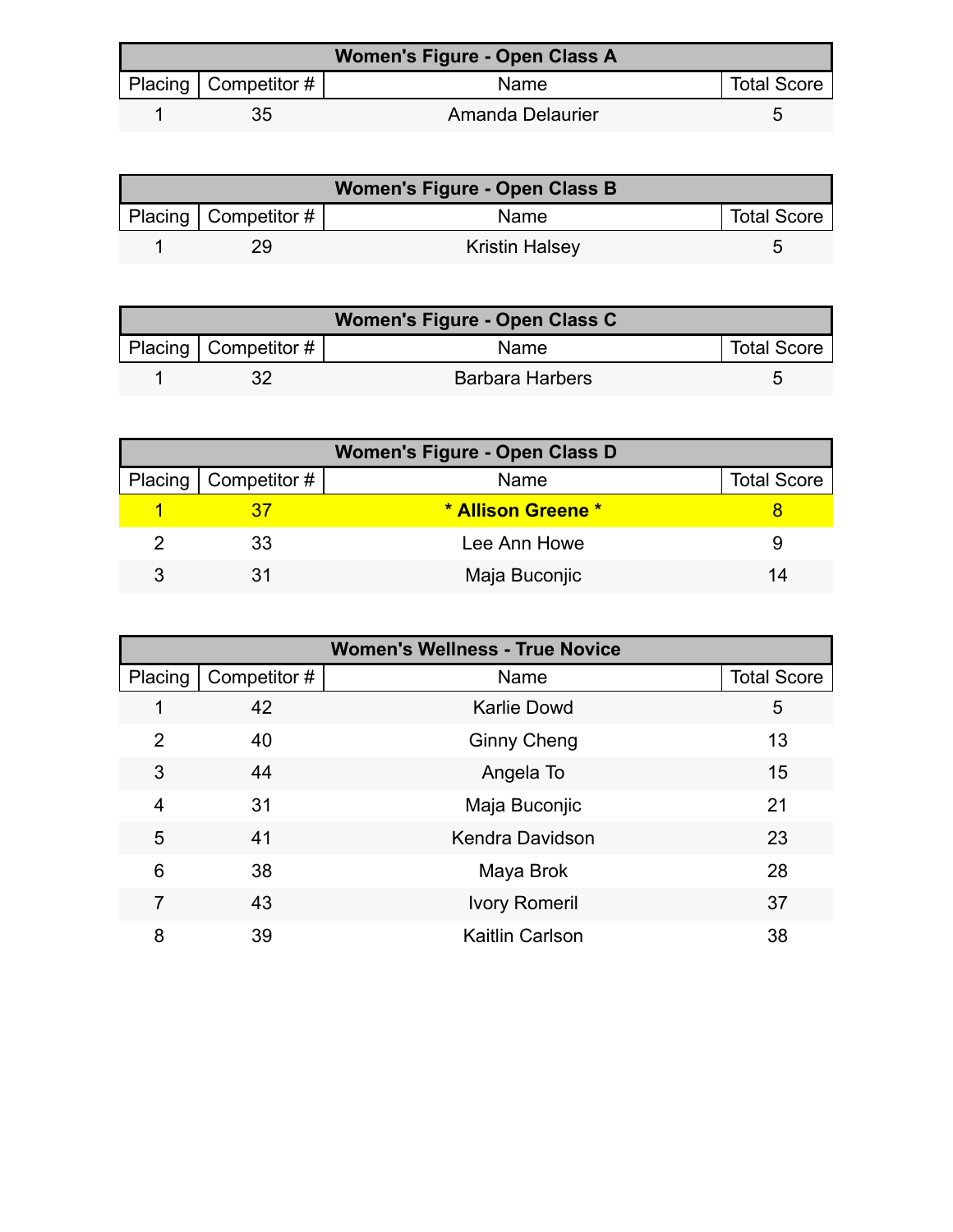| <b>Women's Wellness - Novice</b> |              |                      |                    |  |
|----------------------------------|--------------|----------------------|--------------------|--|
| Placing                          | Competitor # | Name                 | <b>Total Score</b> |  |
|                                  | 45           | Jordan Materi        | 5                  |  |
| 2                                | 40           | <b>Ginny Cheng</b>   | 11                 |  |
| 3                                | 31           | Maja Buconjic        | 16                 |  |
| 4                                | 46           | Jessica Sosnowski    | 20                 |  |
| 5                                | 38           | Maya Brok            | 25                 |  |
| 6                                | 43           | <b>Ivory Romeril</b> | 28                 |  |

| <b>Women's Wellness - Teenage</b> |                      |                    |  |  |
|-----------------------------------|----------------------|--------------------|--|--|
| Placing   Competitor #            | Name                 | <b>Total Score</b> |  |  |
| 44                                | Angela To            |                    |  |  |
|                                   | <b>Ivory Romeril</b> | 10                 |  |  |

| Women's Wellness - Masters 35+ |                        |                    |                    |  |
|--------------------------------|------------------------|--------------------|--------------------|--|
|                                | Placing   Competitor # | Name               | <b>Total Score</b> |  |
|                                | 46                     | Jessica Sosnowski  |                    |  |
|                                |                        | Stephanie Eastaugh | '''                |  |

| <b>Women's Wellness - Open Class A</b> |              |                      |                    |  |
|----------------------------------------|--------------|----------------------|--------------------|--|
| Placing                                | Competitor # | Name                 | <b>Total Score</b> |  |
| 1                                      | 45           | * Jordan Materi *    | 5                  |  |
| 2                                      | 40           | <b>Ginny Cheng</b>   | 10                 |  |
| 3                                      | 38           | Maya Brok            | 15                 |  |
| 4                                      | 47           | Stephanie Eastaugh   | 21                 |  |
| 5                                      | 43           | <b>Ivory Romeril</b> | 24                 |  |

| <b>Women's Wellness - Open Class B</b> |              |                        |                    |  |
|----------------------------------------|--------------|------------------------|--------------------|--|
| Placing                                | Competitor # | Name                   | <b>Total Score</b> |  |
|                                        | 48           | Saxxon Holden          | 5                  |  |
| 2                                      | 42           | <b>Karlie Dowd</b>     | 10                 |  |
| 3                                      | 44           | Angela To              | 15                 |  |
| 4                                      | 46           | Jessica Sosnowski      | 20                 |  |
| 5                                      | 39           | <b>Kaitlin Carlson</b> | 25                 |  |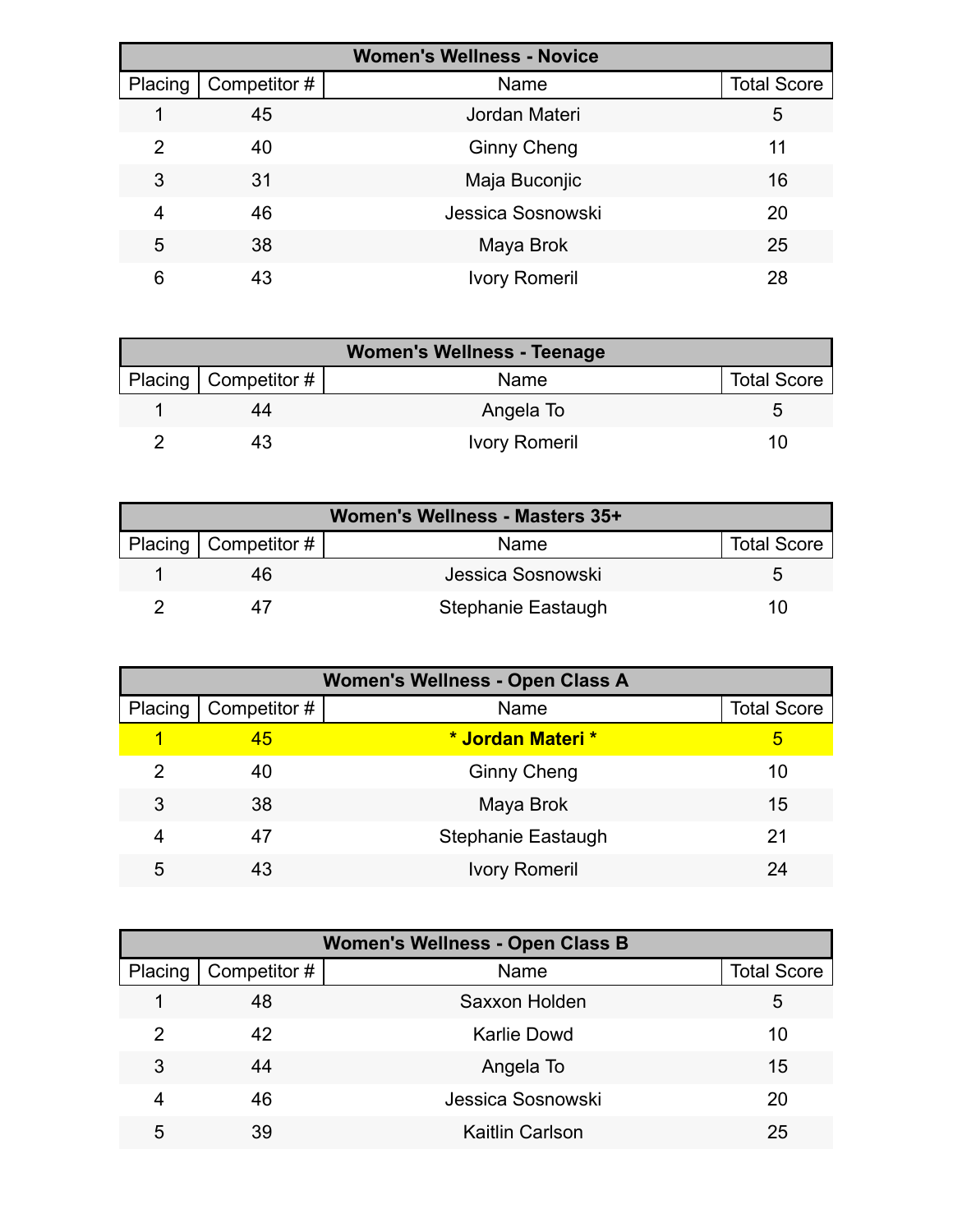| Women's Wellness - Open Class C |                          |                 |                    |  |
|---------------------------------|--------------------------|-----------------|--------------------|--|
|                                 | Placing   Competitor $#$ | Name            | <b>Total Score</b> |  |
|                                 |                          | Kendra Davidson |                    |  |

| <b>Women's Wellness - Open Class D</b> |                              |                        |                    |  |
|----------------------------------------|------------------------------|------------------------|--------------------|--|
|                                        | Placing $\vert$ Competitor # | Name                   | <b>Total Score</b> |  |
|                                        | 50                           | <b>Whitney Lobreau</b> | 5                  |  |
|                                        | 49                           | <b>Kaitlyn Colpoys</b> | 10                 |  |
| 3                                      |                              | Maja Buconjic          | 15                 |  |

| <b>Women's Bikini - True Novice</b> |             |                         |                    |  |
|-------------------------------------|-------------|-------------------------|--------------------|--|
| Placing                             | Competitor# | Name                    | <b>Total Score</b> |  |
| 1                                   | 62          | Miranda Vornbrock       | 5                  |  |
| $\overline{2}$                      | 60          | Alana Spadaccini        | 10                 |  |
| 3                                   | 58          | Megan Nault             | 18                 |  |
| 4                                   | 51          | Michaela Anderson       | 19                 |  |
| 5                                   | 38          | Maya Brok               | 24                 |  |
| 6                                   | 61          | April Van Heuveln       | 29                 |  |
| $\overline{7}$                      | 52          | Kathryn Avramenko       | 36                 |  |
| 8                                   | 53          | Ilana Coetzee           | 41                 |  |
| 9                                   | 56          | <b>Brittany Holt</b>    | 43                 |  |
| 10                                  | 43          | <b>Ivory Romeril</b>    | 50                 |  |
| 11                                  | 59          | <b>Victoria Poirier</b> | 60                 |  |
| 12                                  | 57          | Darae Holthe            | 63                 |  |
| 13                                  | 54          | <b>Patricia Dumais</b>  | 64                 |  |
| 14                                  | 55          | <b>Isabel Herman</b>    | 65                 |  |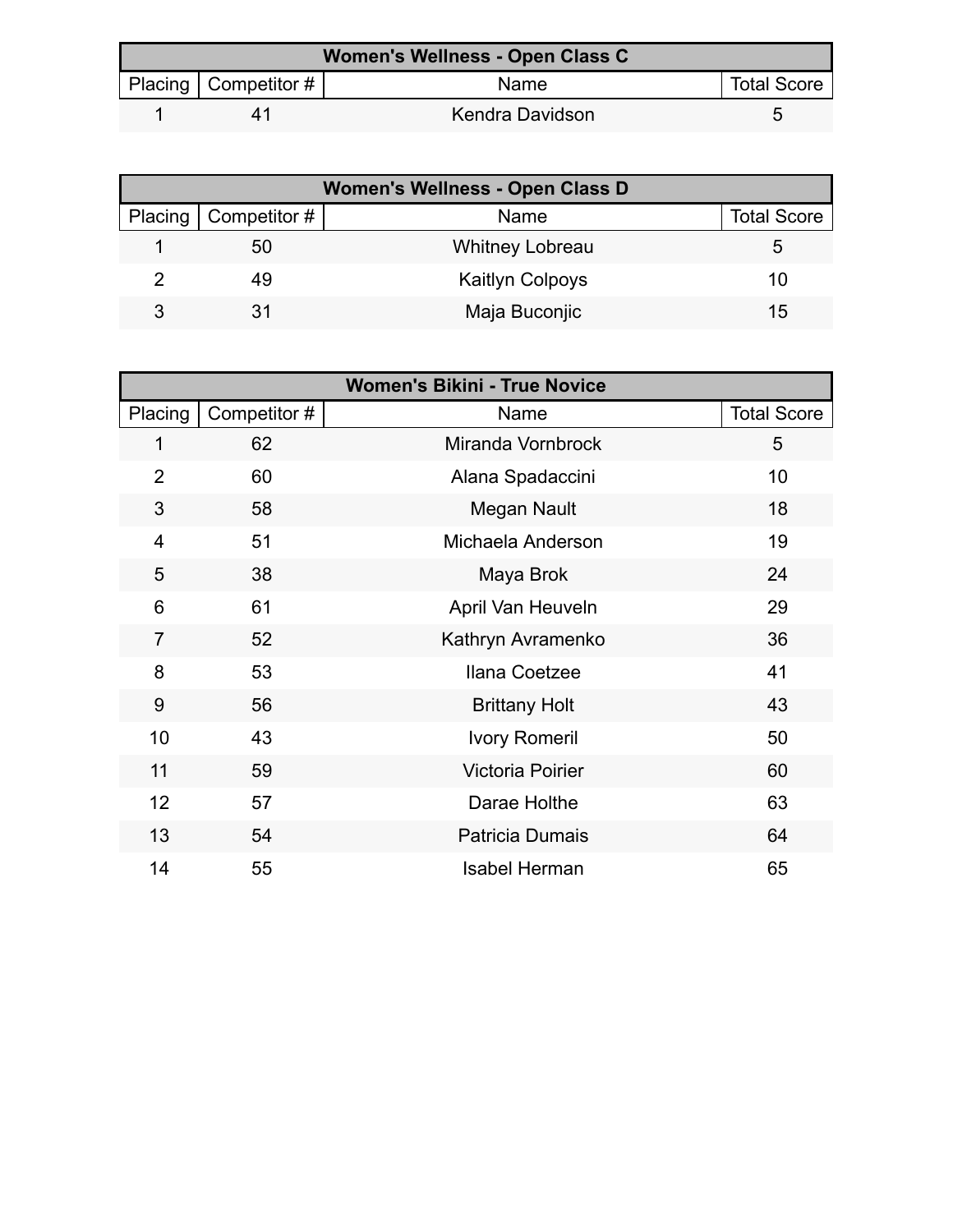| <b>Women's Bikini - Novice</b> |              |                         |                    |  |
|--------------------------------|--------------|-------------------------|--------------------|--|
| Placing                        | Competitor # | Name                    | <b>Total Score</b> |  |
| 1                              | 62           | Miranda Vornbrock       | 5                  |  |
| $\overline{2}$                 | 60           | Alana Spadaccini        | 10                 |  |
| 3                              | 51           | Michaela Anderson       | 17                 |  |
| $\overline{4}$                 | 58           | Megan Nault             | 21                 |  |
| 5                              | 38           | Maya Brok               | 22                 |  |
| 6                              | 78           | <b>Brooklyn Wolf</b>    | 30                 |  |
| $\overline{7}$                 | 64           | Cassandra Boon          | 35                 |  |
| 8                              | 68           | Kellie Wolf             | 47                 |  |
| 9                              | 43           | <b>Ivory Romeril</b>    | 49                 |  |
| 10                             | 57           | Darae Holthe            | 50                 |  |
| 11                             | 73           | Cassandrea Mcgillis     | 52                 |  |
| 12                             | 59           | <b>Victoria Poirier</b> | 60                 |  |
| 13                             | 63           | Dionne Babbitt          | 63                 |  |
| 14                             | 56           | <b>Brittany Holt</b>    | 72                 |  |
| 15                             | 66           | Nicole Leger            | 73                 |  |
| 16                             | 52           | Kathryn Avramenko       | 74                 |  |

| Women's Bikini - Teenage |                          |                      |                    |  |  |
|--------------------------|--------------------------|----------------------|--------------------|--|--|
|                          | Placing   Competitor $#$ | <b>Name</b>          | <b>Total Score</b> |  |  |
|                          | 43                       | <b>Ivory Romeril</b> |                    |  |  |

| Women's Bikini - Masters 45+ |              |                        |                    |  |
|------------------------------|--------------|------------------------|--------------------|--|
| Placing                      | Competitor # | Name                   | <b>Total Score</b> |  |
|                              | 68           | <b>Kellie Wolf</b>     | 6                  |  |
|                              | 63           | Dionne Babbitt         | 9                  |  |
| 3                            | 54           | <b>Patricia Dumais</b> | 17                 |  |
|                              | 67           | Ann-Marie Mulhall      | 18                 |  |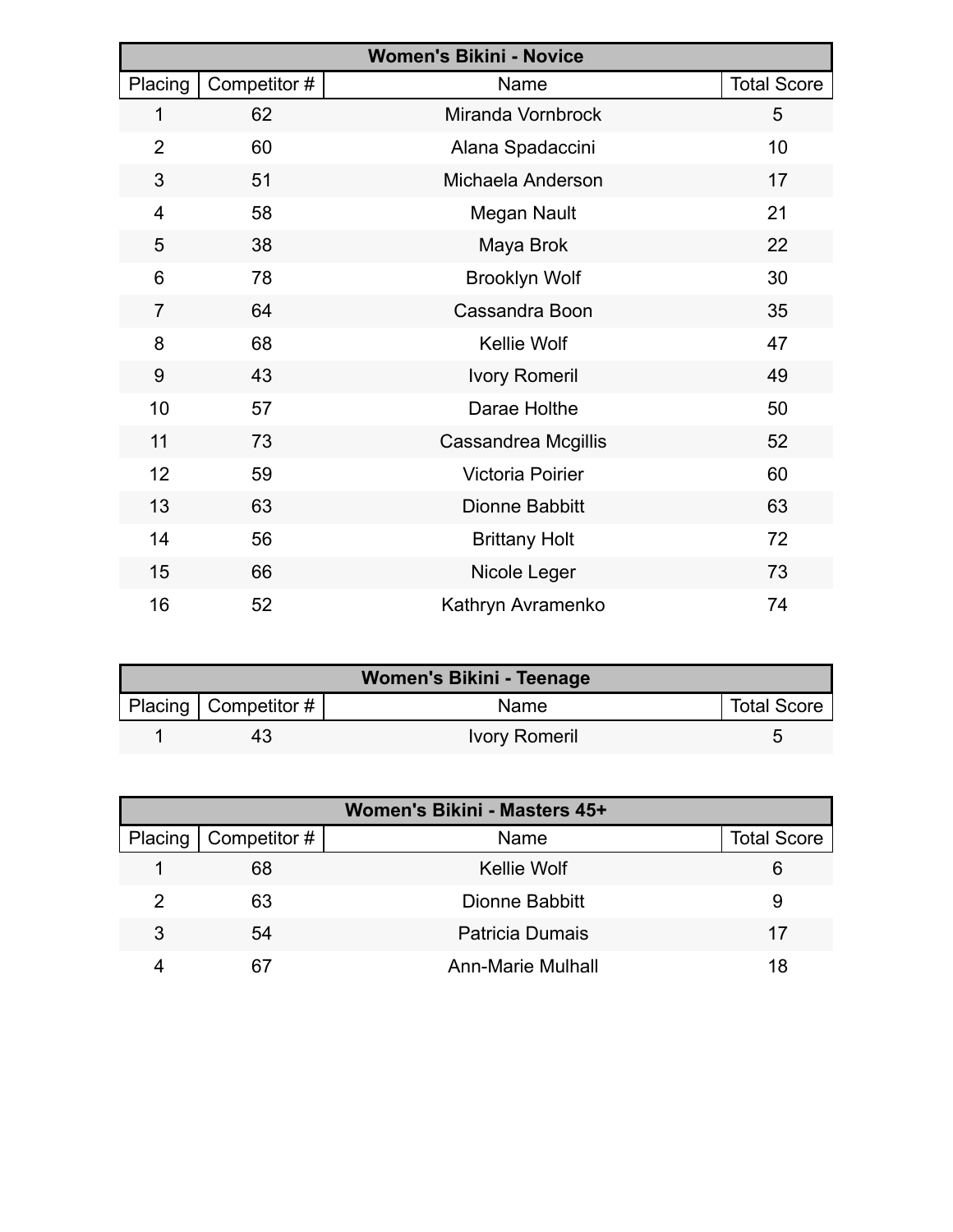| Women's Bikini - Masters 35+ |              |                         |                    |  |
|------------------------------|--------------|-------------------------|--------------------|--|
| Placing                      | Competitor # | Name                    | <b>Total Score</b> |  |
|                              | 71           | <b>Nyla Fuller</b>      | 6                  |  |
| 2                            | 69           | Andreea-Malina Craciun  | 9                  |  |
| 3                            | 64           | Cassandra Boon          | 16                 |  |
| 4                            | 53           | Ilana Coetzee           | 19                 |  |
| 5                            | 68           | <b>Kellie Wolf</b>      | 27                 |  |
| 6                            | 73           | Cassandrea Mcgillis     | 28                 |  |
| 7                            | 72           | Dana Hendry             | 36                 |  |
| 8                            | 74           | <b>Jennifer Pearson</b> | 39                 |  |

| Women's Bikini - Open Class A |                          |            |                    |  |  |
|-------------------------------|--------------------------|------------|--------------------|--|--|
|                               | Placing   Competitor $#$ | Name       | <b>Total Score</b> |  |  |
|                               | 99                       | Alma Hjeka |                    |  |  |

| Women's Bikini - Open Class B |              |                        |                    |  |
|-------------------------------|--------------|------------------------|--------------------|--|
| Placing                       | Competitor # | Name                   | <b>Total Score</b> |  |
|                               | 60           | Alana Spadaccini       | 8                  |  |
| 2                             | 69           | Andreea-Malina Craciun | 9                  |  |
| 3                             | 38           | Maya Brok              | 13                 |  |
| 4                             | 43           | <b>Ivory Romeril</b>   | 20                 |  |
| 5                             | 72           | Dana Hendry            | 25                 |  |

| Women's Bikini - Open Class C |                        |                       |                    |  |
|-------------------------------|------------------------|-----------------------|--------------------|--|
|                               | Placing   Competitor # | Name                  | <b>Total Score</b> |  |
|                               |                        | * Miranda Vornbrock * |                    |  |
|                               | 53                     | Ilana Coetzee         | 11                 |  |

| Women's Bikini - Open Class D |                        |                        |                    |  |
|-------------------------------|------------------------|------------------------|--------------------|--|
|                               | Placing   Competitor # | Name                   | <b>Total Score</b> |  |
|                               | 75                     | Megan Mcteer           | 5                  |  |
|                               | 51                     | Michaela Anderson      | 11                 |  |
| 3                             | 58                     | Megan Nault            | 14                 |  |
|                               | 54                     | <b>Patricia Dumais</b> | 20                 |  |